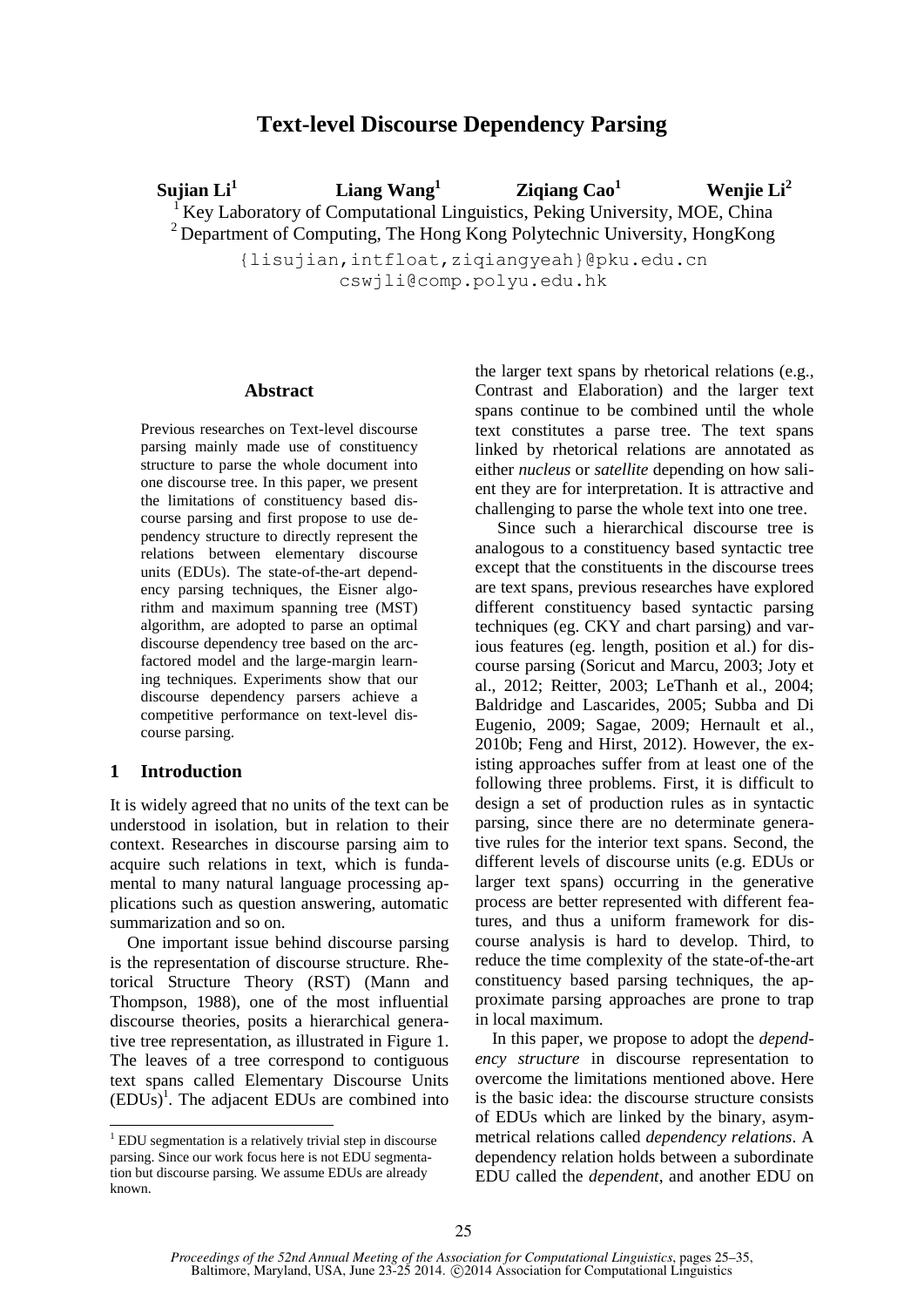which it depends called the *head*, as illustrated in Figure 2. Each EDU has one head. So, the dependency structure can be seen as a set of *headdependent* links, which are labeled by functional relations. Now, we can analyze the relations between EDUs directly, without worrying about any interior text spans. Since dependency trees contain much fewer nodes and on average they are simpler than constituency based trees, the current dependency parsers can have a relatively low computational complexity. Moreover, concerning linearization, it is well known that dependency structures can deal with non-projective relations, while constituency-based models need the addition of complex mechanisms like transformations, movements and so on. In our work, we adopt the graph based dependency parsing techniques learned from large sets of annotated dependency trees. The Eisner (1996) algorithm and maximum spanning tree (MST) algorithm are used respectively to parse the optimal projective and non-projective dependency trees with the large-margin learning technique (Crammer and Singer, 2003). To the best of our knowledge, we are the first to apply the dependency structure and introduce the dependency parsing techniques into discourse analysis.

The rest of this paper is organized as follows. Section 2 formally defines discourse dependency structure and introduces how to build a discourse dependency treebank from the existing RST corpus. Section 3 presents the discourse parsing approach based on the Eisner and MST algorithms. Section 4 elaborates on the large-margin learning technique as well as the features we use. Section 5 discusses the experimental results. Section 6 introduces the related work and Section 7 concludes the paper.



Figure 1: Headed Constituency based Discourse Tree Structure ( $e_1$ , $e_2$  and  $e_3$  denote three EDUs, and \* denotes the NUCLEUS constituent)



Figure 2: Discourse Dependency Tree Structures ( $e_1, e_2$  and  $e_3$  denote three EDUS, and the directed arcs denote one dependency relations. The artificial  $e_0$  is also displayed here.)

## **2 Discourse Dependency Structure and Tree Bank**

#### **2.1 Discourse Dependency Structure**

Similar to the syntactic dependency structure defined by McDonald (2005a, 2005b), we insert an artificial EDU  $e_0$  in the beginning for each document and label the dependency relation linking from  $e_0$  as **ROOT**. This treatment will simplify both formal definitions and computational implementations. Normally, we assume that each EDU should have one and only one head except for *e*0. A labeled directed arc is used to represent the dependency relation from one head to its dependent. Then, discourse dependency structure can be formalized as the labeled directed graph, where nodes correspond to EDUs and labeled arcs correspond to labeled dependency relations.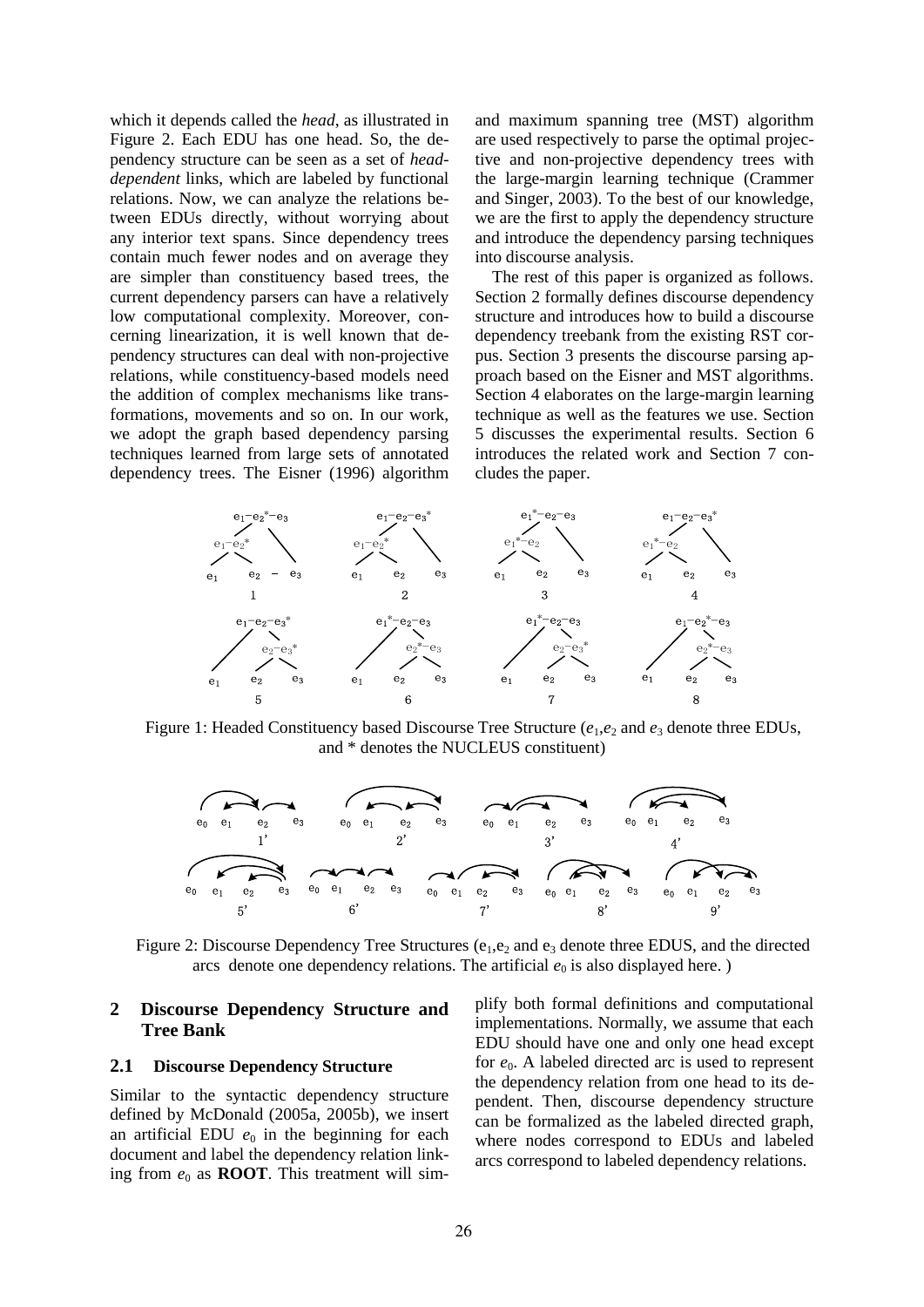We assume that the text<sup>2</sup>  $T$  is composed of  $n+1$  EDUs including the artificial  $e_0$ . That is *T*= $e_0$   $e_1$   $e_2$  …  $e_n$ . Let  $R = \{r_1, r_2, \ldots, r_m\}$  denote a finite set of functional relations that hold between two EDUs. Then a discourse dependency graph can be denoted by *G*=<*V*, *A*> where *V* denotes a set of nodes and *A* denotes a set of labeled directed arcs, such that for the text  $T=e_0 e_1$  $e_2 \ldots e_n$  and the label set *R* the following holds:

(1)  $V = \{e_0, e_1, e_2, \dots e_n\}$ 

- (2)  $A \subseteq V \times R \times V$ , where  $\langle e_i, r, e_j \rangle \in A$  represents an arc from the head *e<sup>i</sup>* to the dependent *e<sup>j</sup>* labeled with the relation *r*.
- (3) If  $\langle e_i, r, e_j \rangle \in A$  then  $\langle e_k, r', e_j \rangle \notin A$  for all  $k \neq i$
- (4) If  $\langle e_i, r, e_j \rangle \in A$  then  $\langle e_i, r', e_j \rangle \notin A$  for all  $r' \neq r$

The third condition assures that each EDU has one and only one head and the fourth tells that only one kind of dependency relation holds between two EDUs. According to the definition, we illustrate all the 9 possible unlabeled dependency trees for a text containing three EDUs in Figure 2. The dependency trees 1' to 7' are projective while 8' and 9' are non-projective with crossing arcs.

#### **2.2 Our Discourse Dependency Treebank**

To automatically conduct discourse dependency parsing, constructing a discourse dependency treebank is fundamental. It is costly to manually construct such a treebank from scratch. Fortunately, RST Discourse Treebank (RST-DT) (Carlson et al., 2001) is an available resource to help with.

A RST tree constitutes a hierarchical structure for one document through rhetorical relations. A total of 110 fine-grained relations (e.g. Elaboration-part-whole and List) were used for tagging RST-DT. They can be categorized into 18 classes (e.g. Elaboration and Joint). All these relations can be hypotactic ("mononuclear") or paratactic ("multi-nuclear"). A hypotactic relation holds between a *nucleus* span and an adjacent *satellite*  span, while a paratactic relation connects two or more equally important adjacent *nucleus* spans. For convenience of computation, we convert the *n*-ary ( $n > 2$ ) RST trees<sup>3</sup> to binary trees through adding a new node for the latter *n*-1 nodes and assume each relation is connected to only one *nucleus 4* . This departure from the original theory

1

is not such a major step as it may appear, since any nucleus is known to contribute to the essential meaning. Now, each RST tree can be seen as a headed constituency based binary tree where the nuclei are heads and the children of each node are linearly ordered. Given three EDUs<sup>5</sup>, Figure 1 shows the possible 8 headed constituency based trees where the superscript \* denotes the heads (nuclei). We use dependency trees to simulate the headed constituency based trees.

Contrasting Figure 1 with Figure 2, we use dependency tree 1' to simulate binary trees 1 and 8, and dependency tress 2'- 7' to simulate binary trees 2-7 correspondingly. The rhetorical relations in RST trees are kept as the functional relations which link the two EDUs in dependency trees. With this kind of conversion, we can get our discourse dependency treebank. It is worth noting that the non-projective trees like 8' and 9' do not exist in our dependency treebank, though they are eligible according to the definition of discourse dependency graph.

#### **3 Discourse Dependency Parsing**

#### **3.1 System Overview**

As stated above,  $T = e_0 e_1 \dots e_n$  represents an input text (document) where  $e_i$  denotes the  $i^{\text{th}}$  EDU of *T.* We use *V* to denote all the EDU nodes and *V* $\times$ *R* $\times$ *V*<sub>-0</sub> (*V*<sub>-0</sub> =*V*-{ $e_0$ }) denote all the possible discourse dependency arcs. The goal of discourse dependency parsing is to parse an optimal spanning tree from  $V \times R \times V_0$ . Here we follow the arc factored method and define the score of a dependency tree as the sum of the scores of all the arcs in the tree. Thus, the optimal dependency tree for *T* is a spanning tree with the highest score and obtained through the function *DT*(*T*,*w*): score and obtained through the function<br> $DT(T, w) = argmax_{G_T \subseteq V \times R \times V_{-0}} score(T, G_T)$ and obtained through the function<br>  $w$ ) =  $argmax_{G_r \subseteq V \times R \times V_{-0}} score(T, G)$ 

$$
p) = argmax_{G_T \subseteq V \times R \times V_{-0}} score(T, G_T)
$$
  
= argmax<sub>G\_T \subseteq V \times R \times V\_{-0}}  $\sum_{e_i, r, e_j > eG_T} \lambda(e_i, r, e_j)$   
= argmax<sub>G\_T \subseteq V \times R \times V\_{-0}}  $\sum_{e_i, r, e_j > eG_T} \mathbf{w} \cdot \mathbf{f}(e_i, r, e_j)$</sub></sub> 

where  $G_T$  means a possible spanning tree with *score*(*T*,  $G_T$ ) and  $\lambda(e_i, r, e_j)$  denotes the score of the arc  $\langle e_i, r, e_j \rangle$  which is calculated according to its feature representation  $f(e_i, r, e_j)$  and a weight vector *w*.

Next, two basic problems need to be solved: how to find the dependency tree with the highest

-

 $2$  The two terms "text" and "document" are used interchangeably and represent the same meaning.

<sup>3</sup> According to our statistics, there are totally 381 *n*-ary relations in RST-DT.

<sup>&</sup>lt;sup>4</sup> We set the first nucleus as the only nucleus.

<sup>5</sup> We can easily get all possible headed binary trees for one more complex text containing more than three EDUs, by extending the 8 possible situations for three EDUs.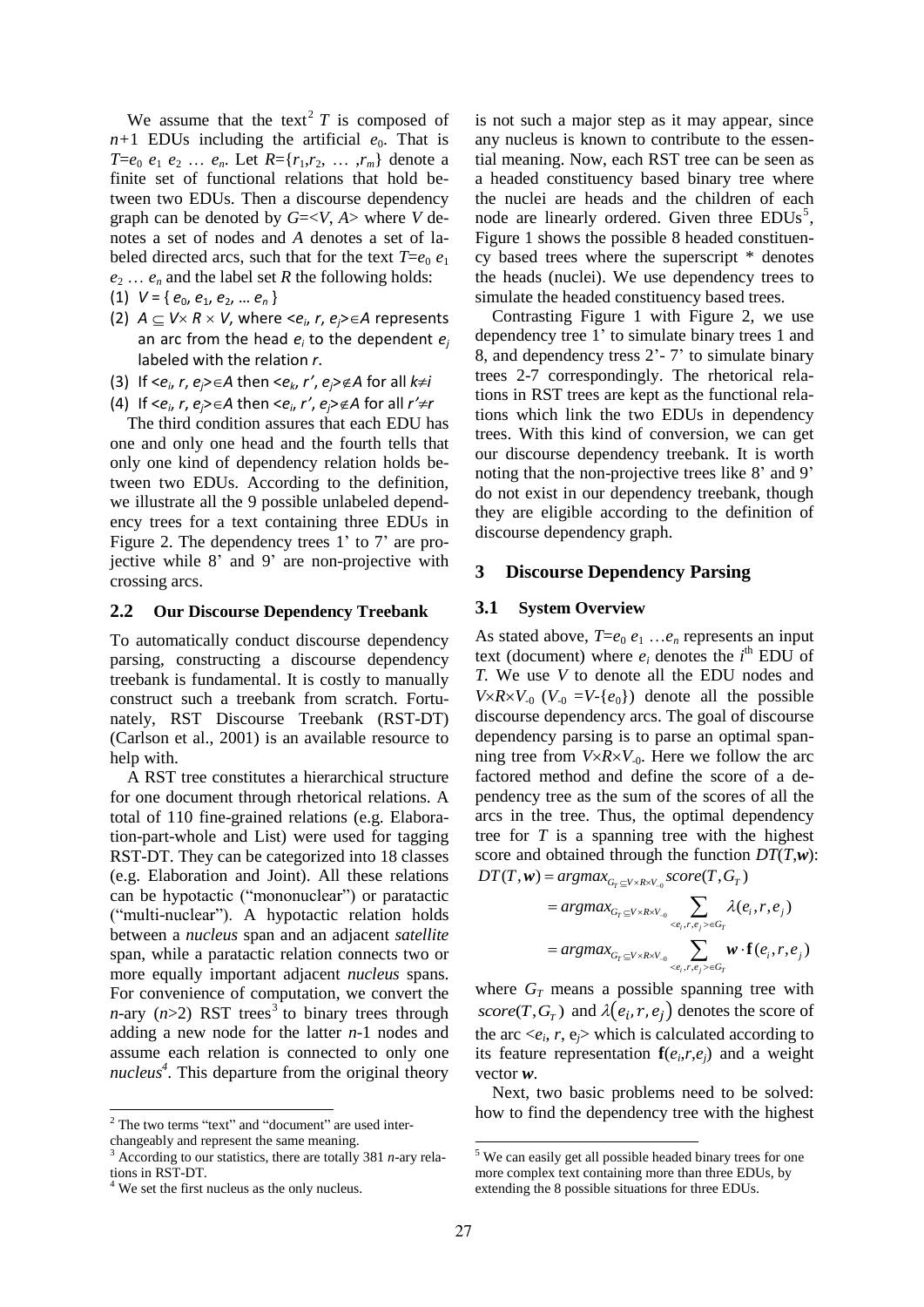score for *T* given all the arc scores (i.e. a parsing problem), and how to learn and compute the scores of arcs according to a set of arc features (i.e. a learning problem).

The following of this section addresses the first problem. Given the text *T*, we first reduce the multi-digraph composed of all possible arcs to the digraph. The digraph keeps only one arc  $\langle e_i, r, e_j \rangle$  between two nodes which satisfies  $\lambda(e_i, r, e_j) = max_{r'} \lambda(e_i, r', e_j)$ . Thus, we can proceed with a reduction from labeled parsing to unlabeled parsing. Next, two algorithms, i.e. the Eisner algorithm and MST algorithm, are presented to parse the projective and non-projective unlabeled dependency trees respectively.

### **3.2 Eisner Algorithm**

It is well known that projective dependency parsing can be handled with the Eisner algorithm (1996) which is based on the bottom-up dynamic programming techniques with the time complexity of  $O(n^3)$ . The basic idea of the Eisner algorithm is to parse the left and right dependents of an EDU independently and combine them at a later stage. This reduces the overhead of indexing heads. Only two binary variables, i.e. *c* and *d*, are required to specify whether the heads occur leftmost or rightmost and whether an item is complete.

**Eisner** $(T, \lambda)$ Input: Text  $T = e_0 e_1 \dots e_n$ ; Arc scores  $\lambda(e_i, e_j)$ 1 Instantiate E[i, i, d, c]=0.0 for all *i*, d, c 2 For  $m := 1$  to  $n$ 3 For  $i := 1$  to *n* 4  $j = i + m$ 5 if  $j > n$  then break; 6  $\#$  Create subgraphs with  $c=0$  by adding arcs 7 E[*i*, *j*, 0, 0]=max<sub>*i* $\leq q \leq j$ </sub> (E[*i*,*q*,1,1]+E[*q*+1,*j*,0,1]+ $\lambda(e_j, e_i)$ ) 8 E[*i*, *j*, 1, 0]= $\max_{i \leq q \leq j} (E[i,q,1,1]+E[q+1,j,0,1]+ \lambda(e_i,e_j))$ 9 # Add corresponding left/right subgraphs 10  $E[i, j, 0, 1] = max_{i \le q \le j} (E[i,q,0,1] + E[q,j,0,0])$ 11  $E[i, j, 1, 1] = max_{i \leq q \leq j} (E[i,q,1,0] + E[q, j,1,1])$ 

|  |  | Figure 3: Eisner Algorithm |
|--|--|----------------------------|
|  |  |                            |

Figure 3 shows the pseudo-code of the Eisner algorithm. A dynamic programming table  $E[i,j,d,c]$  is used to represent the highest scored subtree spanning  $e_i$  to  $e_j$ . *d* indicates whether  $e_i$  is the head  $(d=1)$  or  $e_j$  is head  $(d=0)$ . *c* indicates whether the subtree will not take any more dependents  $(c=1)$  or it needs to be completed  $(c=0)$ . The algorithm begins by initializing all lengthone subtrees to a score of 0.0. In the inner loop, the first two steps (Lines 7 and 8) are to construct the new dependency arcs by taking the maximum

over all the internal indices  $(i \leq q \leq j)$  in the span, and calculating the value of merging the two subtrees and adding one new arc. The last two steps (Lines 10 and 11) attempt to achieve an optimal left/right subtree in the span by adding the corresponding left/right subtree to the arcs that have been added previously. This algorithm considers all the possible subtrees. We can then get the optimal dependency tree with the score *E*[0,*n*,1,1] .

### **3.3 Maximum Spanning Tree Algorithm**

As the bottom-up Eisner Algorithm must maintain the nested structural constraint, it cannot parse the non-projective dependency trees like 8' and 9' in Figure 2. However, the non-projective dependency does exist in real discourse. For example, the earlier text mainly talks about the topic *A* with mentioning the topic *B*, while the latter text gives a supplementary explanation for the topic *B*. This example can constitute a nonprojective tree and its pictorial diagram is exhibited in Figure 4. Following the work of McDonald (2005b), we formalize discourse dependency parsing as searching for a maximum spanning tree (MST) in a directed graph.



Figure 4: Pictorial Diagram of Non-projective Trees

Chu and Liu (1965) and Edmonds (1967) independently proposed the virtually identical algorithm named the Chu-Liu/Edmonds algorithm, for finding MSTs on directed graphs (McDonald et al. 2005b). Figure 5 shows the details of the Chu-Liu/Edmonds algorithm for discourse parsing. Each node in the graph greedily selects the incoming arc with the highest score. If one tree results, the algorithm ends. Otherwise, there must exist a cycle. The algorithm contracts the identified cycle into a single node and recalculates the scores of the arcs which go in and out of the cycle. Next, the algorithm recursively call itself on the contracted graph. Finally, those arcs which go in or out of one cycle will recover themselves to connect with the original nodes in *V*. Like McDonald et al. (2005b), we adopt an efficient implementation of the Chu-Liu/Edmonds algorithm that is proposed by Tarjan (1997) with  $O(n^2)$  time complexity.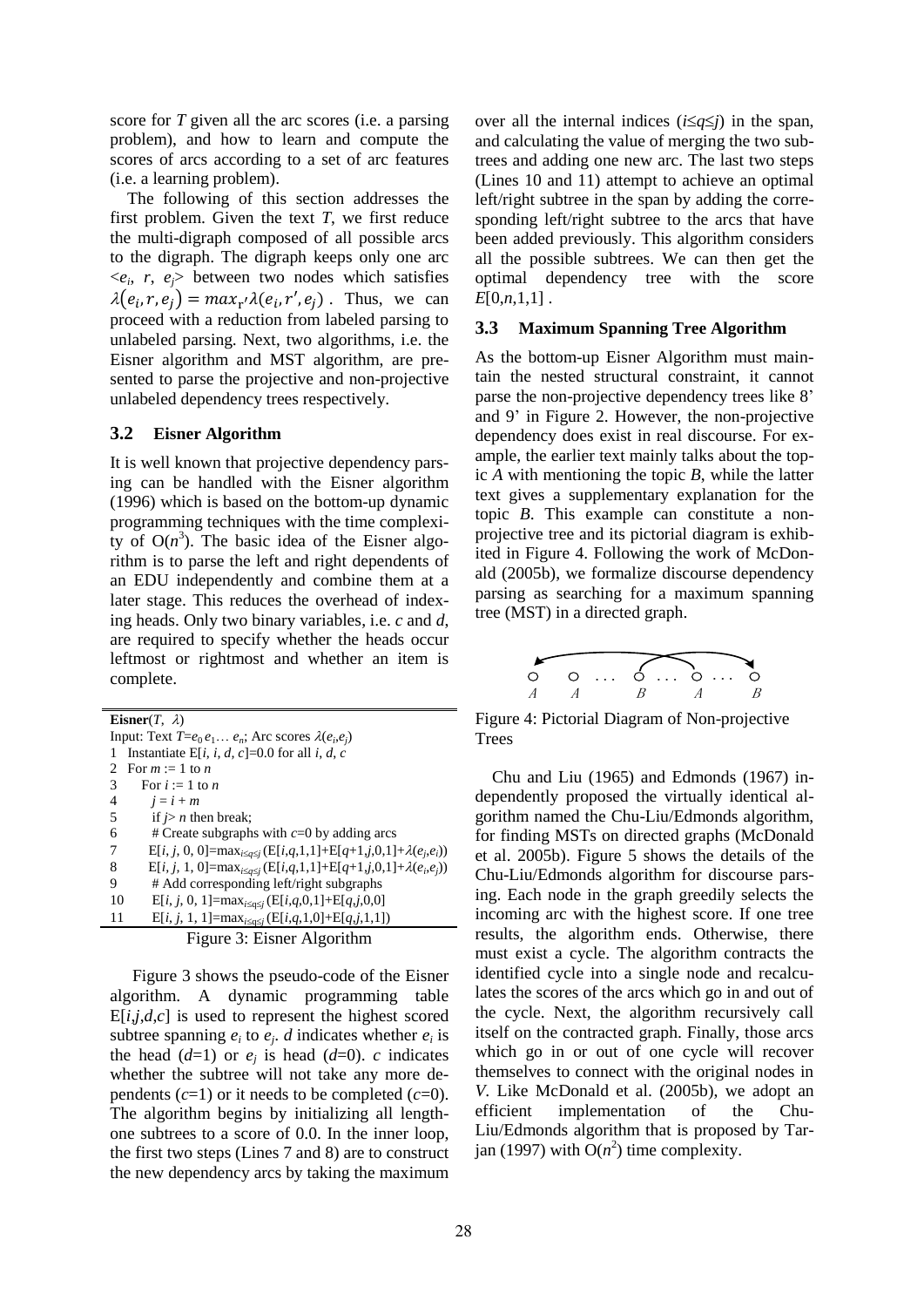**Chu-Liu-Edmonds** $(G, \lambda)$ Input: Text  $T = e_0 e_1 \dots e_n$ ; Arc scores  $\lambda(e_i, e_j)$ 1 *A*<sup> $\prime$ </sup> = {*<e<sub>i</sub>*</sub>, *e<sub>j</sub>*>| *e<sub>i</sub>* = argmax  $\lambda(e_i, e_j)$ ; 1*≤j≤|V|*} 2  $G' = (V, A')$ 3 If *G*' has no cycles, then return *G*' 4 Find an arc set *A<sup>C</sup>* that is a cycle in *G*'  $5 \quad \langle G_C, ep \rangle = \text{contract}(G, A_C, \lambda)$ 6  $G = (V, A)$ =Chu-Liu-Edmonds $(G_C, \lambda)$ <br>7 For the arc  $\leq e, e \geq$  where en $(e, e)$ -exp 7 For the arc  $\langle e_i, e_C \rangle$  where  $ep(e_i, e_C) = e_j$ : 8  $A = A \cup A_c \cup \{ \langle e_i, e_j \rangle \} \cdot \{ \langle e_i, e_c \rangle, \langle a(e_j), e_j \rangle \}$ 9 For the arc  $\langle e_C, e_i \rangle$  where  $ep(e_C, e_i)=e_j$ . 10  $A = A \cup \{\langle e_j, e_i \rangle\} \cdot \{\langle e_C, e_i \rangle\}$  $11 \tV - V$ 12 Return *G* **Contract**( $G=(V,A), A_C, \lambda$ ) 1 Let *G<sup>C</sup>* be the subgraph of *G* excluding nodes in *C* 2 Add a node  $e_C$  to  $G_C$  denoting the cycle  $C$ 3 For  $e_j \in V \text{-} C$ :  $\exists e_i \in C \leq e_i, e_j \geq \in A$ 4 Add arc  $\langle e_C, e_j \rangle$  to  $G_C$  with  $ep(e_C, e_j) = argmax_{e_i \in C} \lambda(e_i, e_j)$ 5  $\lambda(e_C, e_j) = \lambda(\text{ep}(e_C, e_j), e_j)$ 6 For  $e_i \in V$ -*C*:  $\exists e_j \in C \ (e_i, e_j) \in A$ 7 Add arc  $\langle e_i, e_C \rangle$  to  $G_C$  with  $ep(e_i, e_C) = \text{argmax}_{e_i \in C} [\lambda(e_i, e_j) - \lambda(a(e_i), e_j)]$ 8  $\lambda(e_i, e_C) = \lambda(e_i, e_j) - \lambda(a(e_i), e_j) + \text{score}(C)$ 9 Return  $\leq G_C$ , ep>

Figure 5: Chu-Liu/Edmonds MST Algorithm

### **4 Learning**

In Section 3, we assume that the arc scores are available. In fact, the score of each arc is calculated as a linear combination of feature weights. Thus, we need to determine the features for arc representation first. With referring to McDonald et al. (2005a; 2005b), we use the Margin Infused Relaxed Algorithm (MIRA) to learn the feature weights based on a training set of documents annotated with dependency structures  $\left\{ (T_i, y_i) \right\}_{i=1}^N$  $\left[T_i, y_i\right]\right\}_{i=1}^N$ where  $y_i$  denotes the correct dependency tree for the text  $T_i$ .

### **4.1 Features**

Following (Feng and Hirst, 2012; Lin et al., 2009; Hernault et al., 2010b), we explore the following 6 feature types combined with relations to represent each labeled arc  $\langle e_i, r, e_j \rangle$ .

**(1) WORD**: The first one word, the last one word, and the first bigrams in each EDU, the pair of the two first words and the pair of the two last words in the two EDUs are extracted as features.

**(2) POS:** The first one and two POS tags in each EDU, and the pair of the two first POS tags in the two EDUs are extracted as features.

**(3) Position**: These features concern whether the two EDUs are included in the same sentence, and the positions where the two EDUs are located in one sentence, one paragraph, or one document.

**(4) Length**: The length of each EDU.

**(5) Syntactic:** POS tags of the dominating nodes as defined in Soricut and Marcu (2003) are extracted as features. We use the syntactic trees from the Penn Treebank to find the dominating nodes,.

**(6) Semantic similarity**: We compute the semantic relatedness between the two EDUs based on WordNet. The word pairs are extracted from  $(e_i, e_j)$  and their similarity is calculated. Then, we can get a weighted complete bipartite graph where words are deemed as nodes and similarity as weights. From this bipartite graph, we get the maximum weighted matching and use the averaged weight of the matches as the similarity between  $e_i$  and  $e_j$ . In particular, we use path similarity, wup similarity, res similarity, jcn\_similarity and lin\_similarity provided by the nltk.wordnet.similarity (Bird et. al., 2009) package for calculating word similarity.

As for relations, we experiment two sets of relation labels from RST-DT. One is composed of 19 coarse-grained relations and the other 111 fine-grained relations<sup>6</sup>.

## **4.2 MIRA based Learning**

Margin Infused Relaxed Algorithm (MIRA) is an online algorithm for multiclass classification and is extended by Taskar et al. (2003) to cope with structured classification.

|                | <b>MIRA</b> Input: a training set $\{(T_i, y_i)\}_{i=1}^N$        |
|----------------|-------------------------------------------------------------------|
| 1              | $w^0 = 0$ ; $v = 0$ ; $j = 0$                                     |
| 2              | For <i>iter</i> := 1 to K                                         |
| $\overline{3}$ | For $i := 1$ to N                                                 |
| $\overline{4}$ | update w according to $(T_i, y_i)$ :                              |
|                | $\min \left\  \boldsymbol{w}^{j+1} - \boldsymbol{w}^{j} \right\ $ |
|                | s.t. $s(T_i, y_i) - s(T_i, y_i') \ge L(y_i, y_i')$                |
|                | where $y_i' = DT(T_i, w^i)$                                       |
| 5              | $v = v + w^{j}$ :                                                 |
| 6              | $i = i+1$                                                         |
|                | $w = v/(K^*N)$                                                    |

Figure 6: MIRA based Learning

Figure 6 gives the pseudo-code of the MIRA algorithm (McDonld et al., 2005b). This algorithm is designed to update the parameters *w* using a single training instance  $(T_i, y_i)$  in each iteration. On each update, MIRA attempts to keep the norm of the change to the weight vector

<sup>-</sup>6 19 relations include the original 18 relation in RST-DT plus one artificial **ROOT** relation. The 111 relations also include the ROOT relation.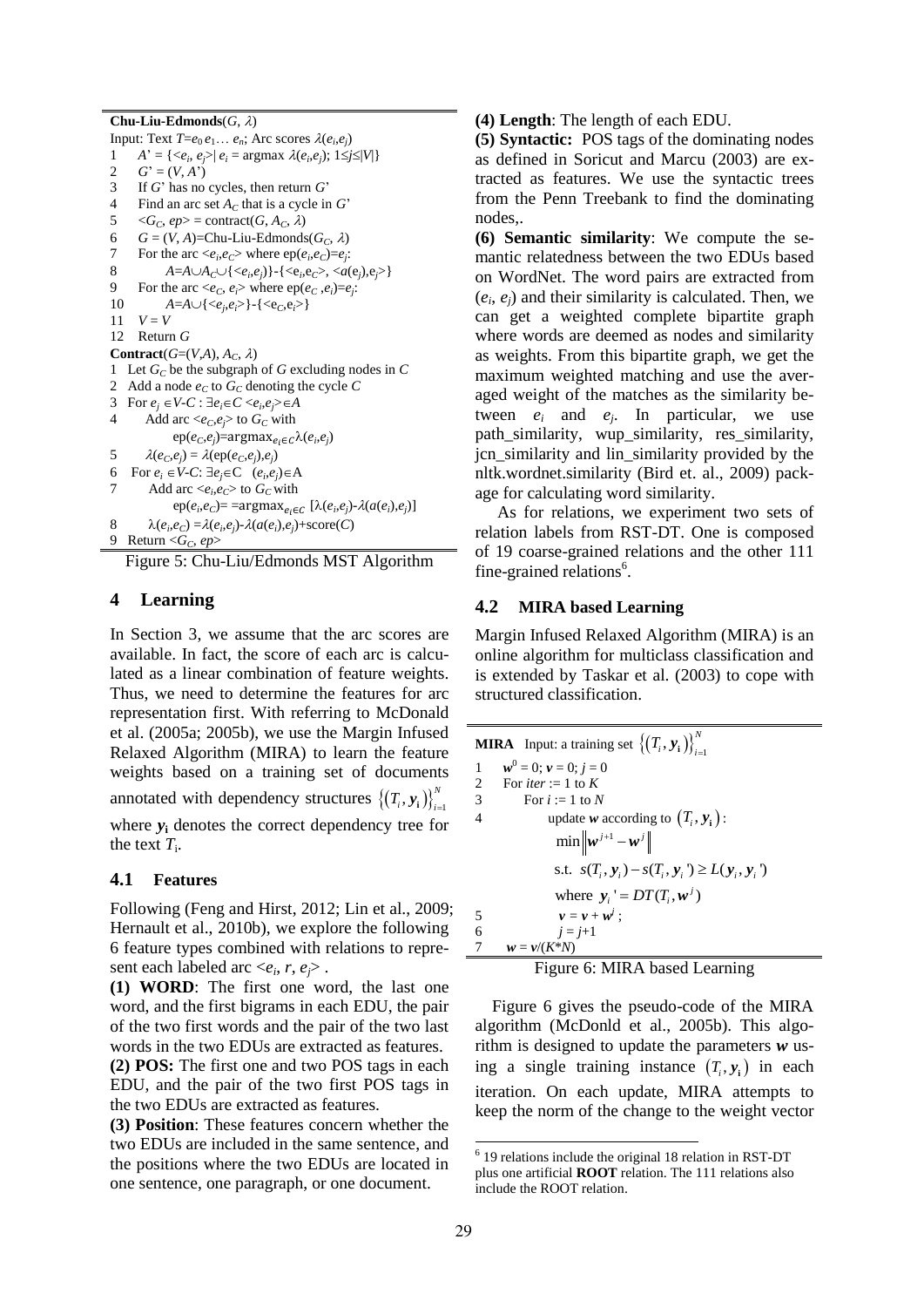as small as possible, which is subject to constructing the correct dependency tree under consideration with a margin at least as large as the loss of the incorrect dependency trees. We define the loss of a discourse dependency tree  $y_i$ <sup>'</sup> (denoted by  $L(y_i, y_i)$  as the number of the EDUs that have incorrect heads. Since there are exponentially many possible incorrect dependency trees and thus exponentially many margin constraints, here we relax the optimization and stay with a single best dependency tree  $y_i' = DT(T_i, w^j)$  which is parsed under the weight vector  $w^j$ . In this algorithm, the successive updated values of *w* are accumulated and averaged to avoid overfitting.

### **5 Experiments**

#### **5.1 Preparation**

We test our methods experimentally using the discourse dependency treebank which is built as in Section 2. The training part of the corpus is composed of 342 documents and contains 18,765 EDUs, while the test part consists of 38 documents and 2,346 EDUs. The number of EDUs in each document ranges between 2 and 304. Two sets of relations are adopted. One is composed of 19 relations and Table 1 shows the number of each relation in the training and test corpus. The other is composed of 111 relations. Due to space limitation, Table 2 only lists the 10 highestdistributed relations with regard to their frequency in the training corpus.

The following experiments are conducted: (1) to measure the parsing performance with different relation sets and different feature types; (2) to compare our parsing methods with the state-ofthe-art discourse parsing methods.

| <b>Relations</b> | Train | <b>Test</b> | <b>Relations</b> | <b>Train</b> | <b>Test</b> |
|------------------|-------|-------------|------------------|--------------|-------------|
| Elaboration      | 6879  | 796         | Temporal         | 426          | 73          |
| Attribution      | 2641  | 343         | <b>ROOT</b>      | 342          | 38          |
| Joint            | 1711  | 212         | Compari.         | 273          | 29          |
| Same-unit        | 1230  | 127         | Condition        | 258          | 48          |
| Contrast         | 944   | 146         | Manner.          | 191          | 27          |
| Explanation      | 849   | 110         | Summary          | 188          | 32          |
| Background       | 786   | 111         | Topic-Cha.       | 187          | 13          |
| Cause            | 785   | 82          | Textual          | 147          | 9           |
| Evaluation       | 502   | 80          | TopicCom.        | 126          | 24          |
| Enablement       | 500   | 46          | <b>Total</b>     | 18765        | 2346        |

Table 1: Coarse-grained Relation Distribution

| <b>Relations</b>               | <b>Train</b> | <b>Test</b> |
|--------------------------------|--------------|-------------|
| Elaboration-additional         | 2912         | 312         |
| Attribution                    | 2474         | 329         |
| Elaboration-object-attribute-e | 2274         | 250         |
| List                           | 1690         | 206         |
| Same-unit                      | 1230         | 127         |
| Elaboration-additional-e       | 747          | 69          |
| Circumstance                   | 545          | 80          |
| Explanation-argumentative      | 524          | 70          |
| Purpose                        | 430          | 43          |
| Contrast                       | 358          | 64          |

Table 2: 10 Highest Distributed Fine-grained Relations

#### **5.2 Feature Influence on Two Relation Sets**

So far, researches on discourse parsing avoid adopting too fine-grained relations and the relation sets containing around 20 labels are widely used. In our experiments, we observe that adopting a fine-grained relation set can even be helpful to building the discourse trees. Here, we conduct experiments on two relation sets that contain 19 and 111 labels respectively. At the same time, different feature types are tested their effects on discourse parsing.

| Method     | Features      | Unlabeled | Labeled |
|------------|---------------|-----------|---------|
|            |               | Acc.      | Acc.    |
| Eisner     | $1+2$         | 0.3602    | 0.2651  |
|            | $1+2+3$       | 0.7310    | 0.4855  |
|            | $1+2+3+4$     | 0.7370    | 0.4868  |
|            | $1+2+3+4+5$   | 0.7447    | 0.4957  |
|            | $1+2+3+4+5+6$ | 0.7455    | 0.4983  |
| <b>MST</b> | $1+2$         | 0.1957    | 0.1479  |
|            | $1+2+3$       | 0.7246    | 0.4783  |
|            | $1+2+3+4$     | 0.7280    | 0.4795  |
|            | $1+2+3+4+5$   | 0.7340    | 0.4915  |
|            | $1+2+3+4+5+6$ | 0.7331    | 0.4851  |

Table 3: Performance Using Coarse-grained Relations.

| Method     | Feature types      | Unlabeled | Labeled |
|------------|--------------------|-----------|---------|
|            |                    | Acc.      | Acc.    |
| Eisner     | $1+2$              | 0.3743    | 0.2421  |
|            | $1+2+3$            | 0.7451    | 0.4079  |
|            | $1+2+3+4$          | 0.7472    | 0.4041  |
|            | $1+2+3+4+5$        | 0.7506    | 0.4254  |
|            | $1+2+3+4+5+6$      | 0.7485    | 0.4288  |
| <b>MST</b> | $1+2$              | 0.2080    | 0.1300  |
|            | $\overline{1}+2+3$ | 0.7366    | 0.4054  |
|            | $1+2+3+4$          | 0.7468    | 0.4071  |
|            | $1+2+3+4+5$        | 0.7494    | 0.4288  |
|            | $1+2+3+4+5+6$      | 0.7460    | 0.4309  |

Table 4: Performance Using Fine-grained Relations.

Based on the MIRA leaning algorithm, the Eisner algorithm and MST algorithm are used to parse the test documents respectively. Referring to the evaluation of syntactic dependency parsing,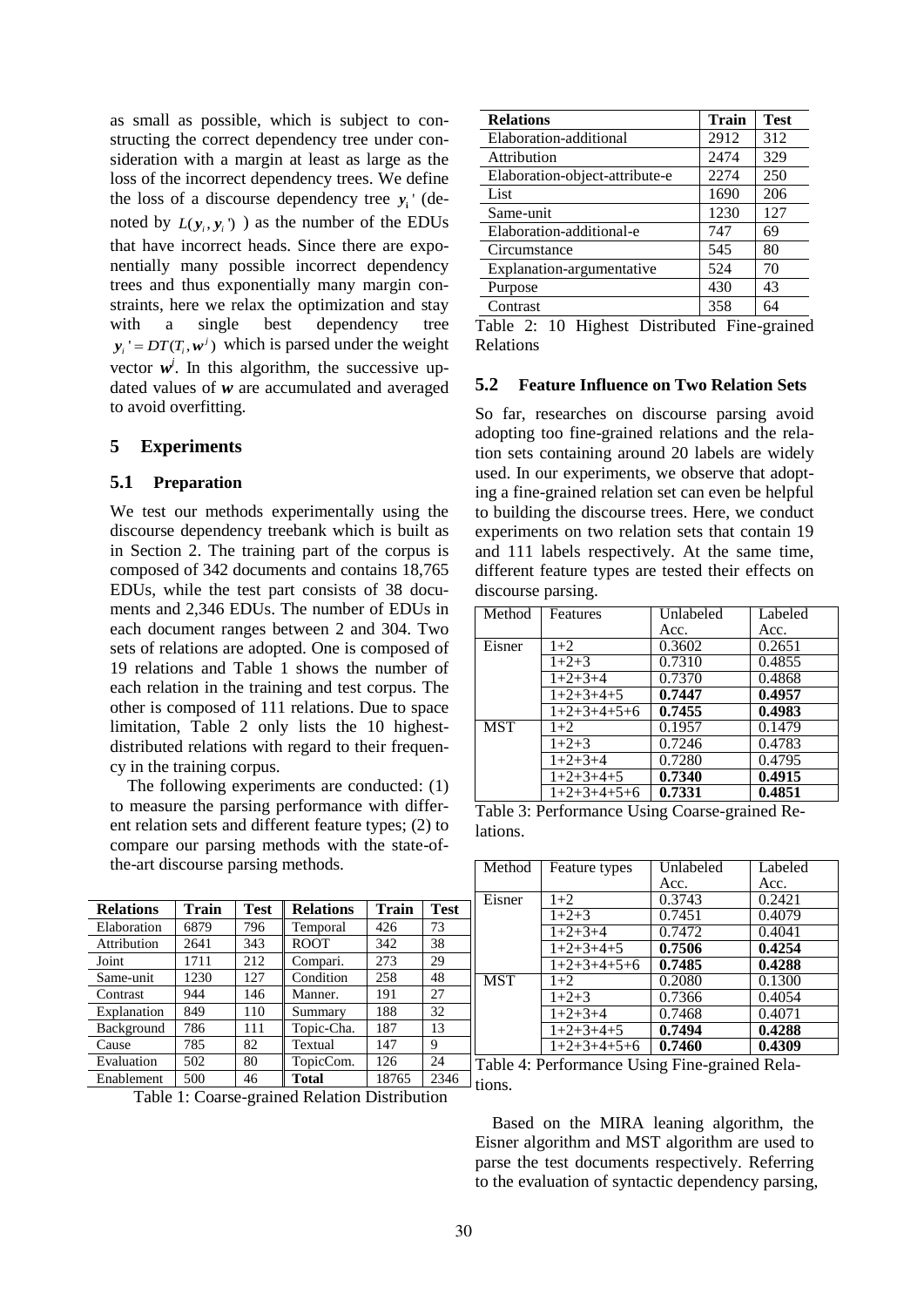we use *unlabeled accuracy* to calculate the ratio of EDUs that correctly identify their heads, *labeled accuracy* the ratio of EDUs that have both correct heads and correct relations. Table 3 and Table 4 show the performance on two relation sets. The numbers (1-6) represent the corresponding feature types described in Section 4.1.

From Table 3 and Table 4, we can see that the addition of more feature types, except the  $6<sup>th</sup>$  feature type (semantic similarity), can promote the performance of relation labeling, whether using the coarse-grained 19 relations and the finegrained 111 relations. As expected, the first and second types of features (WORD and POS) are the ones which play an important role in building and labeling the discourse dependency trees. These two types of features attain similar performance on two relation sets. The Eisner algorithm can achieve unlabeled accuracy around 0.36 and labeled accuracy around 0.26, while MST algorithm achieves unlabeled accuracy around 0.20 and labeled accuracy around 0.14.

The third feature type (Position) is also very helpful to discourse parsing. With the addition of this feature type, both unlabeled accuracy and labeled accuracy exhibit a marked increase. Especially, when applying MST algorithm on discourse parsing, unlabeled accuracy rises from around 0.20 to around 0.73. This result is consistent with Hernault's work (2010b) whose experiments have exhibited the usefulness of those position-related features. The other two types of features which are related to length and syntactic parsing, only promote the performance slightly.

As we employed the MIRA learning algorithm, it is possible to identify which specific features are useful, by looking at the weights learned to each feature using the training data. Table 5 selects 10 features with the highest weights in absolute value for the parser which uses the coarsegrained relations, while Table 6 selects the top 10 features for the parser using the fine-grained relations. Each row denotes one feature: the left part before the symbol "&" is from one of the 6 feature types and the right part denotes a specific relation. From Table 5 and Table 6, we can see that some features are reasonable. For example, The sixth feature in Table 5 represents that the dependency relation is preferred to be labeled *Explanation* with the fact that "because" is the first word of the dependent EDU. From these two tables, we also observe that most of the heavily weighted features are usually related to those highly distributed relations. When using the coarse-grained relations, the popular relations

(eg. Elaboration, Attribution and Joint) are always preferred to be labeled. When using the fine-grained relations, the large relations including List and Elaboration-object-attribute-e are given the precedence of labeling. This phenomenon is mainly caused by the sparseness of the training corpus and the imbalance of relations. To solve this problem, the augment of training corpus is necessary.

|                | <b>Feature description</b>                                            | Weight   |
|----------------|-----------------------------------------------------------------------|----------|
| 1              | Last two words in dependent EDU<br>are<br>"appeals court" & Joint     | 0.475    |
| $\overline{2}$ | First word in dependent EDU is "racked"<br>& Elaboration              | 0.445    |
| 3              | First two words in head EDU are "I 'd"<br>& Attribution               | 0.324    |
| 4              | Last word in dependent EDU is "in"<br>& Elaboration                   | $-0.323$ |
| 5              | The res_similarity between two EDUs is 0<br>& Elaboration             | 0.322    |
| 6              | First word in dependent EDU is "because"<br>& Explanation             | 0.306    |
| 7              | First POS in head EDU is "DT" & Joint                                 | $-0.299$ |
| 8              | First two words in dependent EDU are "that<br>required" & Elaboration | 0.287    |
| 9              | First two words in dependent EDU are "that<br>the" & Elaboration      | 0.277    |
| 10             | First word in dependent EDU is "because"<br>& Cause                   | 0.265    |

Table 5: Top 10 Feature Weights for Coarsegrained Relation Labeling (Eisner Algorithm)

|                | <b>Features</b>                                                                     | Weight   |
|----------------|-------------------------------------------------------------------------------------|----------|
| 1              | Last two words in dependent EDU are "ap-<br>peals court" & List                     | 0.576    |
| 2              | First two words in head EDU are "I 'd"<br>& Attribution                             | 0.385    |
| 3 <sup>7</sup> | First two words in dependent EDU is "that<br>the" & Elaboration-object-attribute-e  | 0.348    |
| 4              | First POS in head EDU is "DT" & List                                                | $-0.323$ |
| 5              | Last word in dependent EDU is $\overline{u}$ in" & List                             | $-0.286$ |
| 6              | First word in dependent EDU is "racked" &<br>Elaboration-object-attribute-e         | 0.445    |
| $\tau$         | First two word pairs are <"In an","But<br>even"> & List                             | $-0.252$ |
| 8              | Dependent EDU has a dominating node<br>tagged "CD" & Elaboration-object-attribute-e | $-0.244$ |
| 9              | First two words in dependent EDU are "pa-<br>tents disputes" & Purpose              | 0.231    |
| 10             | First word in dependent EDU is "to"<br>& Purpose                                    | 0.230    |

Table 6: Top 10 Feature Weights for Coarsegrained Relation Labeling (Eisner Algorithm)

Unlike previous discourse parsing approaches, our methods combine tree building and relation labeling into a uniform framework naturally. This means that relations play a role in building the dependency tree structure. From Table 3 and Table 4, we can see that fine-grained relations are more helpful to building unlabeled discourse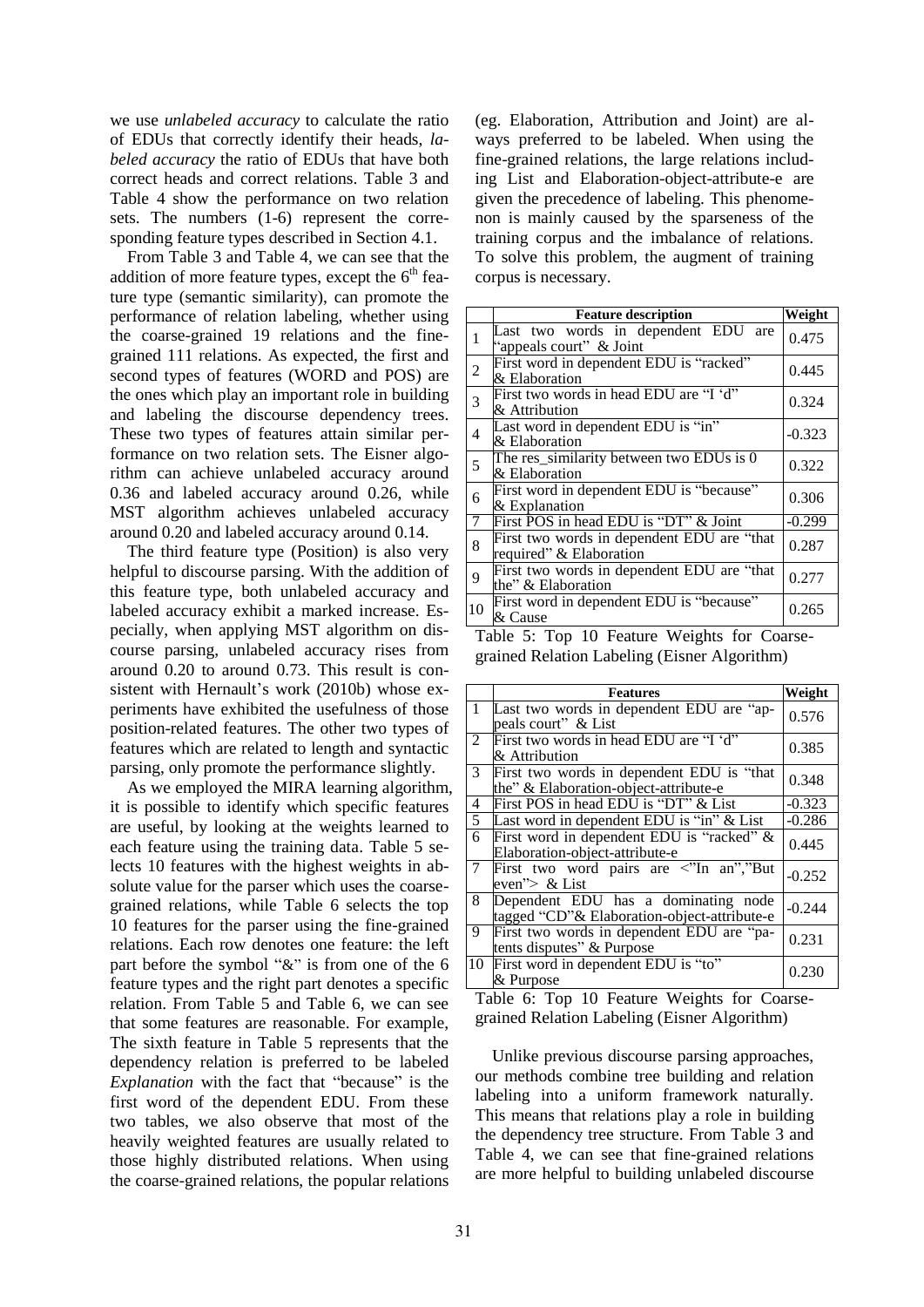trees more than the coarse-grained relations. The best result of unlabeled accuracy using 111 relations is 0.7506, better than the best performance (0.7447) using 19 relations. We can also see that the labeled accuracy using the fine-grained relations can achieve 0.4309, only 0.06 lower than the best labeled accuracy (0.4915) using the coarse-grained relations.

In addition, comparing the MST algorithm with the Eisner algorithm, Table 3 and Table 4 show that their performances are not significantly different from each other. But we think that MST algorithm has more potential in discourse dependency parsing, because our converted discourse dependency treebank contains only projective trees and somewhat suppresses the MST algorithm to exhibit its advantage of parsing nonprojective trees. In fact, we observe that some non-projective dependencies produced by the MST algorithm are even reasonable than what they are in the dependency treebank. Thus, it is important to build a manually labeled discourse dependency treebank, which will be our future work.

### **5.3 Comparison with Other Systems**

The state-of-the-art discourse parsing methods normally produce the constituency based discourse trees. To comprehensively evaluate the performance of a labeled constituency tree, the blank tree structure ('S'), the tree structure with nuclearity indication ('N'), and the tree structure with rhetorical relation indication but no nuclearity indication ('R') are evaluated respectively using the *F* measure (Marcu 2000).

To compare our discourse parsers with others, we adopt MIRA and Eisner algorithm to conduct discourse parsing with all the 6 types of features and then convert the produced projective dependency trees to constituency based trees through their correspondence as stated in Section 2. Our parsers using two relation sets are named *Our-coarse* and *Our-fine* respectively. The inputted EDUs of our parsers are from the standard segmentation of RST-DT. Other text-level discourse parsing methods include: (1) *Percepcoarse*: we replace MIRA with the averaged perceptron learning algorithm and the other settings are the same with *Our-coarse*; (2) *HILDAmanual* and *HILDA-seg* are from Hernault (2010b)'s work, and their inputted EDUs are from RST-DT and their own EDU segmenter respectively; (3) *LeThanh* indicates the results given by LeThanh el al. (2004), which built a multi-level rule based parser and used 14 relations evaluated on 21 documents from RST-DT; (4) *Marcu* denotes the results given by Marcu(2000)'s decision-tree based parser which used 15 relations evaluated on unspecified documents.

Table 7 shows the performance comparison for all the parsers mentioned above. *Human* denotes the manual agreement between two human annotators. From this table, we can see that both our parsers perform better than all the other parsers as a whole, though our parsers are not developed directly for constituency based trees. Our parsers do not exhibit obvious advantage than *HILDA-manual* on labeling the blank tree structure, because our parsers and *HILDAmanual* all perform over 94% of *Human* and this performance level somewhat reaches a bottleneck to promote more. However, our parsers outperform the other parsers on both nuclearity and relation labeling. *Our-coarse* achieves 94.2% and 91.8% of the human *F*-scores, on labeling nuclearity and relation respectively, while *Ourfine* achieves 95.2% and 87.6%. We can also see that the averaged perceptron learning algorithm, though simple, can achieve a comparable performance, better than *HILDA-manual*. The parsers *HILDA-seg*, *LeThanh* and *Marcu* use their own automatic EDU segmenters and exhibit a relatively low performance. This means that EDU segmentation is important to a practical discourse parser and worth further investigation.

|                      | S    | N    | $\mathbf R$ |
|----------------------|------|------|-------------|
| Our-coarse           | 82.9 | 73.0 | 60.6        |
| $Our$ -fine          | 83.4 | 73.8 | 57.8        |
| Percep-coarse        | 82.3 | 72.6 | 59.4        |
| HILDA-manual         | 83.0 | 68.4 | 55.3        |
| $HILDA-seg$          | 72.3 | 59.1 | 47.8        |
| $\overline{LeThanh}$ | 53.7 | 47.1 | 39.9        |
| Marcu                | 44.8 | 30.9 | 18.8        |
| Human                | 88.1 | 77.5 | 66.0        |

Table 7: Full Parser Evaluation

| <b>MAFS</b> | <b>WAFS</b>                                              | Acc                         |
|-------------|----------------------------------------------------------|-----------------------------|
| 0.454       | 0.643                                                    | 66.84                       |
| 0.438       | 0.633                                                    | 65.37                       |
| 0.440       | 0.607                                                    | 65.30                       |
| 0.428       | 0.604                                                    | 64.18                       |
|             |                                                          | 35.82                       |
|             | $-11$ $\alpha$ $-1$ $\beta$<br>$\mathbf{r}$ $\mathbf{r}$ | $\cdot$<br>$\sim$<br>$\sim$ |

Table 8: Relation Labeling Performance

To further compare the performance of relation labeling, we follow Hernault el al. (2010a) and use Macro-averaged F-score (MAFS) to evaluate each relation. Due to space limitation, we do not list the *F* scores for each relation. Macro-averaged F-score is not influenced by the number of instances that are contained in each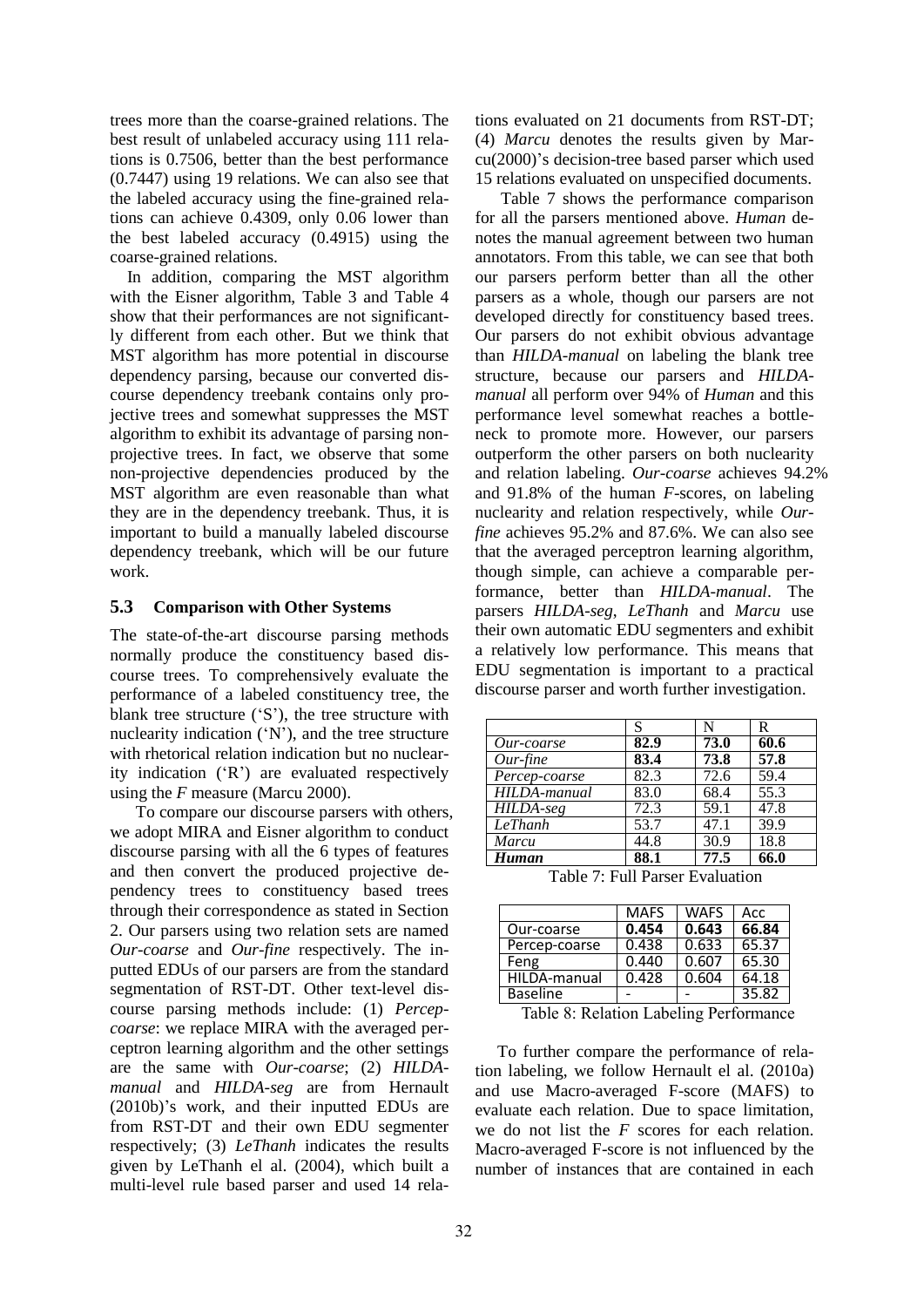relation. Weight-averaged F-score (WAFS) weights the performance of each relation by the number of its existing instances. Table 8 compares our parser *Our-coarse* with other parsers *HILDA-manual*, *Feng* (Feng and Hirst, 2012) and *Baseline*. *Feng* (Feng and Hirst, 2012) can be seen as a strengthened version of HILDA which adopts more features and conducts feature selection. *Baseline* always picks the most frequent relation (i.e. Elaboration). From the results, we find that *Our-coarse* consistently provides superior performance for most relations over other parsers, and therefore results in higher MAFS and WAFS.

# **6 Related Work**

So far, the existing discourse parsing techniques are mainly based on two well-known treebanks. One is the Penn Discourse TreeBank (PDTB) (Prasad et al., 2007) and the other is RST-DT.

PDTB adopts the predicate-arguments representation by taking an implicit/explicit connective as a predication of two adjacent sentences (arguments). Then the discourse relation between each pair of sentences is annotated independently to characterize its predication. A majority of researches regard discourse parsing as a classification task and mainly focus on exploiting various linguistic features and classifiers when using PDTB (Wellner et al., 2006; Pitler et al., 2009; Wang et al., 2010). However, the predicatearguments annotation scheme itself has such a limitation that one can only obtain the local discourse relations without knowing the rich context.

In contrast, RST and its treebank enable people to derive a complete representation of the whole discourse. Researches have begun to investigate how to construct a RST tree for the given text. Since the RST tree is similar to the constituency based syntactic tree except that the constituent nodes are different, the syntactic parsing techniques have been borrowed for discourse parsing (Soricut and Marcu, 2003; Baldridge and Lascarides, 2005; Sagae, 2009; Hernault et al., 2010b; Feng and Hirst, 2012). Soricut and Marcu (2003) use a standard bottomup chart parsing algorithm to determine the discourse structure of sentences. Baldridge and Lascarides (2005) model the process of discourse parsing with the probabilistic head driven parsing techniques. Sagae (2009) apply a transition based constituent parsing approach to construct a RST tree for a document. Hernault et al. (2010b) develop a greedy bottom-up tree building strategy

for discourse parsing. The two adjacent text spans with the closest relations are combined in each iteration. As the extension of Hernault's work, Feng and Hirst (2012) further explore various features aiming to achieve better performance. However, as analyzed in Section 1, there exist three limitations with the constituency based discourse representation and parsing. We innovatively adopt the dependency structure, which can be benefited from the existing RST-DT, to represent the discourse. To the best of our knowledge, this work is the first to apply dependency structure and dependency parsing techniques in discourse analysis.

# **7 Conclusions**

In this paper, we present the benefits and feasibility of applying dependency structure in textlevel discourse parsing. Through the correspondence between constituency-based trees and dependency trees, we build a discourse dependency treebank by converting the existing RST-DT. Based on dependency structure, we are able to directly analyze the relations between the EDUs without worrying about the additional interior text spans, and apply the existing state-of-the-art dependency parsing techniques which have a relatively low time complexity. In our work, we use the graph based dependency parsing techniques learned from the annotated dependency trees. The Eisner algorithm and the MST algorithm are applied to parse the optimal projective and non-projective dependency trees respectively based on the arc-factored model. To calculate the score for each arc, six types of features are explored to represent the arcs and the feature weights are learned based on the MIRA learning technique. Experimental results exhibit the effectiveness of the proposed approaches. In the future, we will focus on non-projective discourse dependency parsing and explore more effective features.

## **Acknowledgments**

This work was partially supported by National High Technology Research and Development Program of China (No. 2012AA011101), National Key Basic Research Program of China (No. 2014CB340504), National Natural Science Foundation of China (No. 61273278), and National Key Technology R&D Program (No: 2011BAH10B04-03). We also thank the three anonymous reviewers for their helpful comments.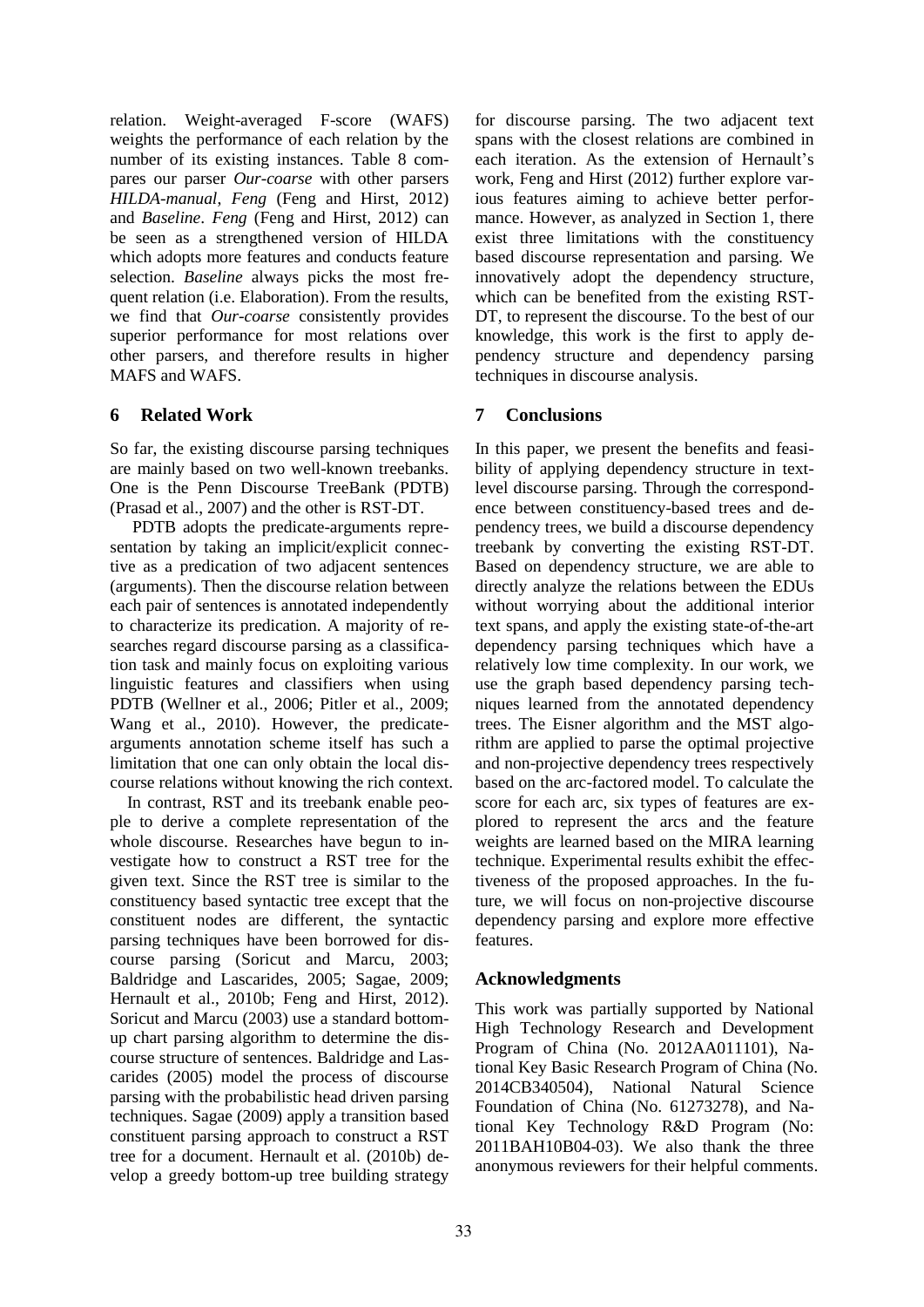### **References**

- Jason Baldridge and Alex Lascarides. 2005. *Probabilistic Head-driven Parsing for Discourse Structure*. In Proceedings of the Ninth Conference on Computational Natural Language Learning, pages 96– 103.
- Steven Bird, Ewan Klein, and Edward Loper. 2009. *Natural Language Processing with Python — Analyzing Text with the Natural Language Toolkit*. O'Reilly.
- Lynn Carlson, Daniel Marcu, and Mary E. Okurowski. 2001. *Building a Discourse-tagged Corpus in the Framework of Rhetorical Structure Theory*. Proceedings of the Second SIGdial Workshop on Discourse and Dialogue-Volume 16, pages 1–10.
- Yoeng-Jin Chu and Tseng-Hong Liu. 1965. *On the Shortest Arborescence of a Directed Graph,* Science Sinica, v.14, pp.1396-1400.
- Koby Crammer and Yoram Singer. 2003. *Ultraconservative Online Algorithms for Multiclass Problems*. JMLR.
- Jack Edmonds. 1967. *Optimum Branchings*, J. Research of the National Bureau of Standards, 71B, pp.233-240.
- Jason Eisner. 1996. *Three New Probabilistic Models for Dependency Parsing: An Exploration*. In Proc. COLING.
- Vanessa Wei Feng and Graeme Hirst. *Text-level Discourse Parsing with Rich Linguistic Features*, Proceedings of the 50th Annual Meeting of the Association for Computational Linguistics, pages 60–68, Jeju, Republic of Korea, 8-14 July 2012.
- Hugo Hernault, Danushka Bollegala, and Mitsuru Ishizuka. 2010a. *A Semi-supervised Approach to Improve Classification of Infrequent Discourse Relations Using Feature Vector Extension*. In Proceedings of the 2010 Conference on Empirical Methods in Natural Language Processing, pages 399–409, Cambridge, MA, October. Association for Computational Linguistics.
- Hugo Hernault, Helmut Prendinger, David A. duVerle, and Mitsuru Ishizuka. 2010b. *HILDA: A Discourse Parser Using Support Vector Machine Classification*. Dialogue and Discourse, 1(3):1–33.
- Shafiq Joty, Giuseppe Carenini and Raymond T. Ng. *A Novel Discriminative Framework for Sentencelevel Discourse Analysis*. EMNLP-CoNLL '12 Proceedings of the 2012 Joint Conference on Empirical Methods in Natural Language Processing

and Computational Natural Language Learning Stroudsburg, PA, USA.

- Huong LeThanh, Geetha Abeysinghe, and Christian Huyck. 2004. *Generating Discourse Structures for Written Texts*. In Proceedings of the 20th International Conference on Computational Linguistics, pages 329– 335.
- Ziheng Lin, Min-Yen Kan, and Hwee Tou Ng. 2009. *Recognizing Implicit Discourse Relations in the Penn Discourse Treebank*. In Proceedings of the 2009 Conference on Empirical Method in Natural Language Processing, Vol. 1, EMNLP'09, pages 343-351.
- William Mann and Sandra Thompson. 1988. *Rhetorical Structure Theory: Toward a Functional Theory of Text Organization*. Text, 8(3):243–281.
- Daniel Marcu. 2000. *The Theory and Practice of Discourse Parsing and Summarization*. MIT Press, Cambridge, MA, USA.
- Ryan McDonald, Koby Crammer, and Fernando Pereira. 2005a. *Online Large-Margin Training of Dependency Parsers*, 43rd Annual Meeting of the Association for Computational Linguistics (ACL 2005) .
- Ryan McDonald, Fernando Pereira, Kiril Ribarov, and Jan Hajic. 2005b. *Non-projective Dependency Parsing using Spanning Tree Algorithms*, Proceedings of HLT/EMNLP 2005.
- Emily Pitler, Annie Louis, and Ani Nenkova. 2009. *Automatic Sense Prediction for Implicit Discourse Relations in Text*, In Proc. of the 47th ACL. pages 683-691.
- Rashmi Prasad, Eleni Miltsakaki, Nikhil Dinesh, Alan Lee, Aravind Joshi, Livio Robaldo, and Bonnie Webber. 2007. *The Penn Discourse Treebank 2.0 Annotation Manual*. The PDTB Research Group, December.
- David Reitter. 2003. *Simple Signals for Complex Rhetorics: On Rhetorical Analysis with Richfeature Support Vector Models*. LDV Forum, 18(1/2):38–52.
- Kenji Sagae. 2009. *Analysis of discourse structure with syntactic dependencies and data-driven shiftreduce parsing*. In Proceedings of the 11th International Conference on Parsing Technologies, pages 81-84.
- Radu Soricut and Daniel Marcu. 2003. *Sentence level discourse parsing using syntactic and lexical information*. In Proceedings of the 2003 Conference